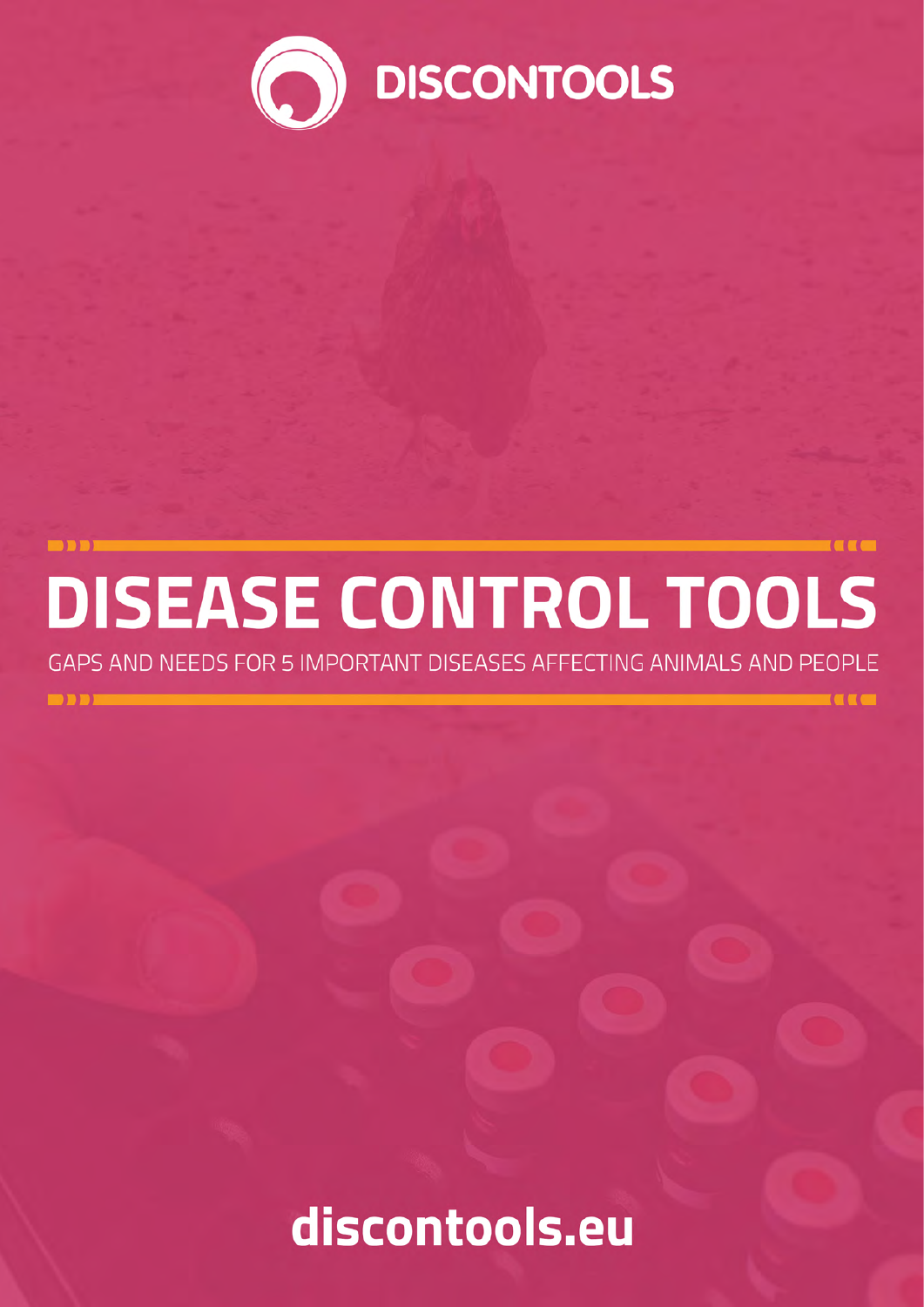

They are finally here! The DISCONTOOLS Disease Sheets: 53 infectious diseases summarised in one page each, with the DISease CONtrol TOOLS available, and those we need to improve or secure animal health and welfare.

The original plan was to distribute the Disease Sheets during the DISCONTOOLS symposium in Brussels. With COVID-19 throwing a spanner in the works, we decided that the dissemination of this information could not wait until the date of the new symposium (29 April 2021, Brussels). Confinement, shifted priorities in lab testing and the subsequent economic crisis has deeply affected the work of farmers, veterinarians and animal health researchers. This will undoubtedly have an impact on many animal diseases, for instance through reduced monitoring and surveillance activities, interrupted lab work and increased wildlife-livestock contacts. Veterinary sciences have an important role to play to prevent and control human and animal pandemics. Therefore, we selected 5 emerging or impactful human diseases in which animals play an important role and distribute them on the occasion of the CWG AHW & STAR-IDAZ web interactive workshop "Pandemic! A one health view of emerging infectious diseases – What veterinary sciences can contribute" (30 June 2020).

However, with the distribution of the DISCONTOOLS Disease Sheets we hope to highlight not only the zoonotic and potentially pandemic diseases, but to re-point the focus on any animal disease (zoonotic, epidemic, endemic) where new knowledge and control tools are needed.

Over the coming months, AnimalhealthEurope will disseminate one to two Disease Sheets on a weekly basis. At the end of the campaign, we will make all 53 Disease Sheets available in an e-booklet. They have been carefully prepared with the resounding support of over 400 experts from academia, government and industry. They may be a useful resource to the benefit of animal health funders, researchers and students to focus research in needed areas.

Over the past 4 years, 23 new medicines were marketed in Europe on DISCONTOOLS listed diseases. Despite this progress, important gaps remain. We hope the Disease Sheets will make a useful contribution to the continued support for research, the delivery of new scientific insights and control tools and thus the improvement of animal and public health.

 $\frac{1}{\sqrt{2}}$ 

**Johannes Charlier** DISCONTOOLS Project Manager

7 orang Feller

**Roxane Feller** Secretary General AnimalhealthEurope

**These sheets have been prepared for the occasion of the CWG AHW & STAR-IDAZ web interactive workshop "Pandemic! A one health view of emerging infectious diseases – What veterinary sciences can contribute", 30 June 2020.**

**Like what you see? Register [here](https://discontools.us18.list-manage.com/subscribe?u=b43322e7e96abb896c37cc4a7&id=8906bf2594) to receive more Disease Sheets in the future.**

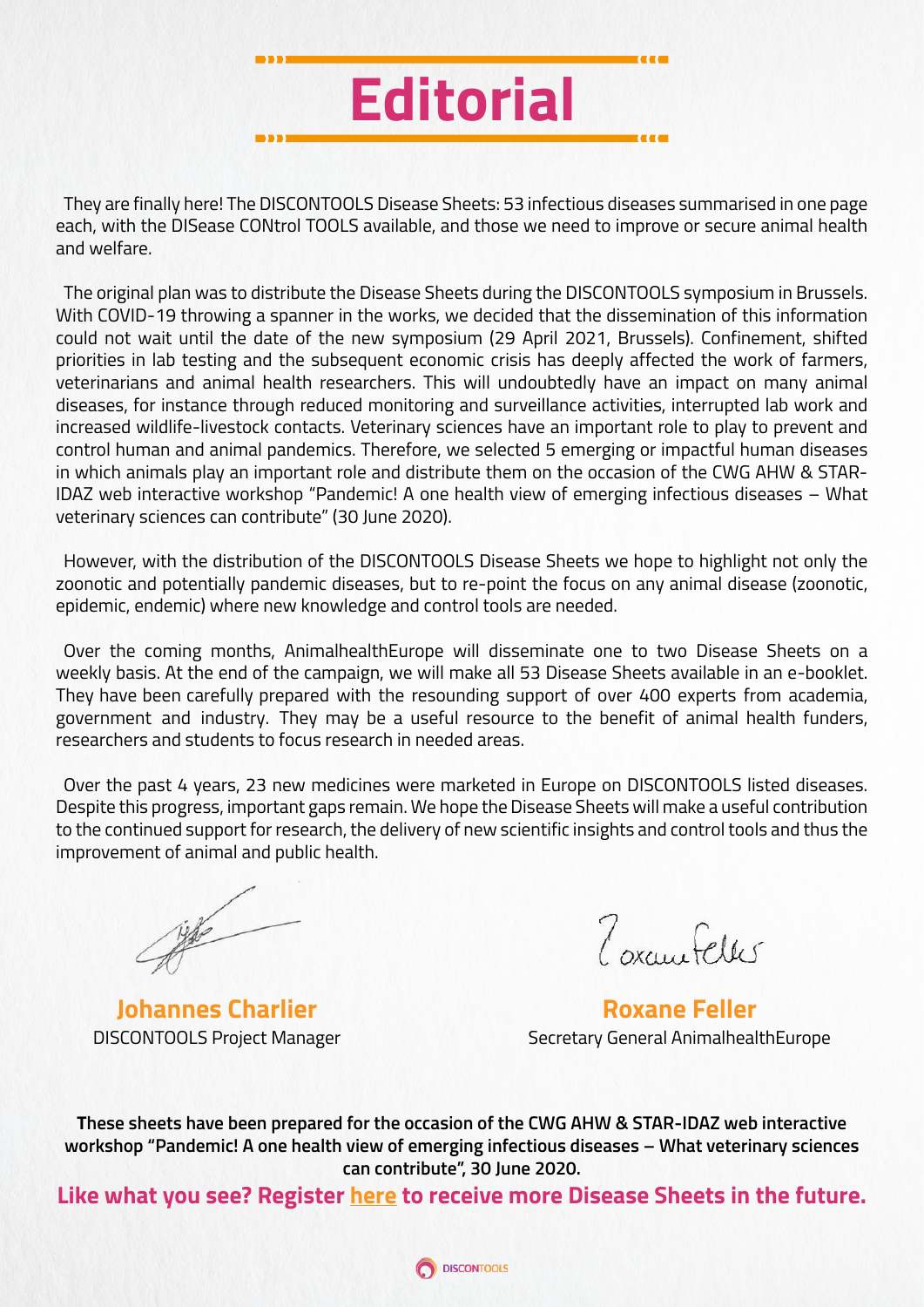### **Anthrax**

#### **Disease Profile**

Anthrax caused by *Bacillus anthracis*, can be found **worldwide**. Bacilli sporulate when released by the dying or dead animal into the environment. The spores are more resistant than the vegetative form to extremes of heat, cold, pH, desiccation, ultraviolet light, gamma radiation and chemicals and can lie dormant for years in soils. **All mammals, including humans**, appear to be susceptible to anthrax. Wild and domestic herbivores such as cattle, sheep, and goats are the most susceptible. Spores found in the soil are the main reservoir for anthrax. Herbivores are usually infected by exposure to spores from soil-contaminated food or water. Wild carnivores can become infected through the consumption of infected animals. Disease in animals can be per-acute or acute or sub-acute to chronic.

#### **Risk**

Risks of infection in humans are mainly associated with the **handling of infected carcasses and contaminated animal products,** including hides and skins from infected animals. There is the potential for anthrax to be used in bioterrorism. Failure to vaccinate in endemic areas, or to follow effective disposal procedures of infected carcasses will lead to continued environmental contamination with spores. Cultural practices could put certain groups at high risk of contracting anthrax. Risks are reduced by improving the effectiveness of veterinary services, diagnostic capabilities and education of the public.

#### **What do we have?**

*Diagnostics:* Commercial diagnostic kits are not available. Methods for the demonstration of encapsulated *B. anthracis* in blood or tissues from fresh anthrax-infected carcasses and growth of the organism on blood agar plates have been described (see OIE Manual for Terrestrial Animals).

*Vaccines:* The most widely used vaccine for the prevention of anthrax in animals is the Sterne-strain vaccine. This vaccine is a non-encapsulated live variant strain of *B. anthracis* developed by Sterne in 1937.

*Pharmaceuticals:* Many antibiotics are effective against *B. anthracis.* In animals, treatment is rarely possible though due to the rapid course of the disease.

Anthrax can be controlled if **vaccination programmes** are adhered to and if **effective disposal of carcasses** and contaminated materials is practised. Effective veterinary services and diagnostic capability are necessary to prevent and control anthrax. It is important to have a public communication strategy, which provides accurate and authoritative information.

#### **What do we need?**

- More information from areas where the disease is endemic and better reporting systems.
- Better understanding of the **ecology of anthrax** in the environment and the routes of infection; the possible existence of carrier states, potential reservoir animals and sub-clinical infections; sporulation the fate of *B. anthracis* in carcasses.
- Environmentally friendly decontamination products and methods.
- **Specific, rapid and inexpensive diagnostic** tests that can be operated with minimal training in the field. A better understanding is needed of the disease in animals to identify early markers of infection.
- Simple and reproducible methods to isolate spores from environmental samples are required.
- **Vaccines** with longer-lasting immunity, higher stability and decreased cost of production.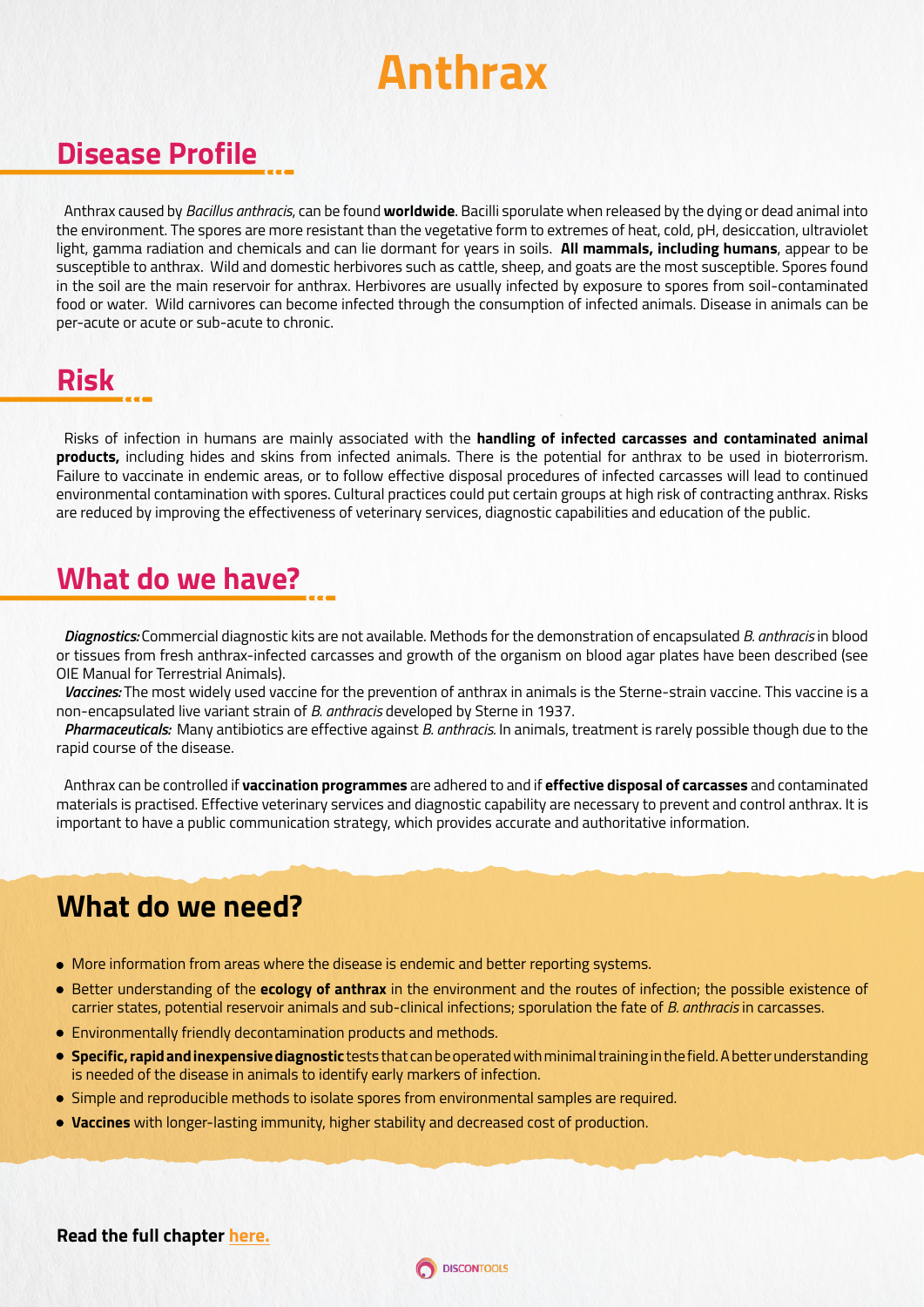### **Crimean Congo Haemorrhagic Fever (CCHF)**

#### **Disease Profile**

The virus which causes CCHF is a zoonotic arbovirus which is a member of the *Nairovirus* genus. It is transmitted by **ticks**. Ticks of the genus *Hyalomma* are particularly important to the ecology as they appear to be the most competent vector for the virus. CCHFV has been isolated from a number of animal species including cattle, sheep, goats, hares, hedgehogs, dogs and mice. The virus infection has been commonly demonstrated among smaller vertebrate wildlife, such as hares and hedgehogs. They are believed to act as amplifying hosts and maintain the virus in nature and act as a source of the virus for the immature *Hyalomma*  ticks which feed on them. Although CCHFV may infect a wide range of domestic and wild animals there is no evidence that the virus causes disease in animals. The viremia in animals lasts about 2 weeks.

#### **Risk**

CCHF poses a serious threat to **public health** due to its high mortality rate, its modes of transmission, and its extensive geographical distribution. Ticks are a major route for the transmission of the virus to humans. Secondary cases are frequently seen due to **human to human** transmission via percutaneous or per mucosal exposure to blood and body fluids containing the virus. Others may acquire the virus from direct contact with blood or other infected tissues from viraemic livestock. Over the last years, **CCHF outbreaks have become more frequent in several European countries and neighbouring areas**, and an increase in the number of large outbreaks caused by CCHFV has been observed. Climate changes and the recent emergence of CCHF in Spain (the first human cases in Western Europe) are a cause for concern in Europe. At present, there are very limited measures available to break the cycle.

#### **What do we have?**

*Diagnostics:* CCHF can be diagnosed by isolating the virus from blood, plasma or tissues. CCHFV is identified by indirect immunofluorescence or reverse transcription-polymerase chain reaction (RT-PCR) assays. Serology can identify animals that have been infected or exposed to CCHFV. An IgG ELISA can detect antibodies for the remainder of the animal's life. A commercial diagnostic kit is available for detecting CCHF in animals.

*Vaccines:* There are no CCHFV vaccines for animals. An animal vaccine would help to interrupt the CCHFV cycle, thus helping to reduce disease prevalence.

*Pharmaceuticals:* None in animals as there is no evidence of clinical disease.

CCHF is a human disease. Animals and ticks are involved in the virus cycle in nature. The control of ticks and biosecurity to prevent contact between humans and potential sources of infection are the main ways of disease control at present.

#### **What do we need?**

- Sensitive and bio-safe **diagnostic tools** for CCHFV.
- Better collection of specimens and serum panels from patients, animals and ticks.
- **Animal vaccines** that could help to prevent the establishment of the enzootic cycle.
- More information on the pathogenesis and immune response, especially in humans
- Effective methods of **vector control.**
- Evaluation studies on intervention and control strategies.
- Tools to monitor and **predict virus migration** caused by altered tick distribution as a result of climate change or animal movements.
- Knowledge about potential re-assortment and recombination events between virus genomes and on the phylogeny and evolution of the virus.

#### **Read the full chapter [here.](https://www.discontools.eu/database/81-crimean-congo-haemorrhagic-fever.html)**

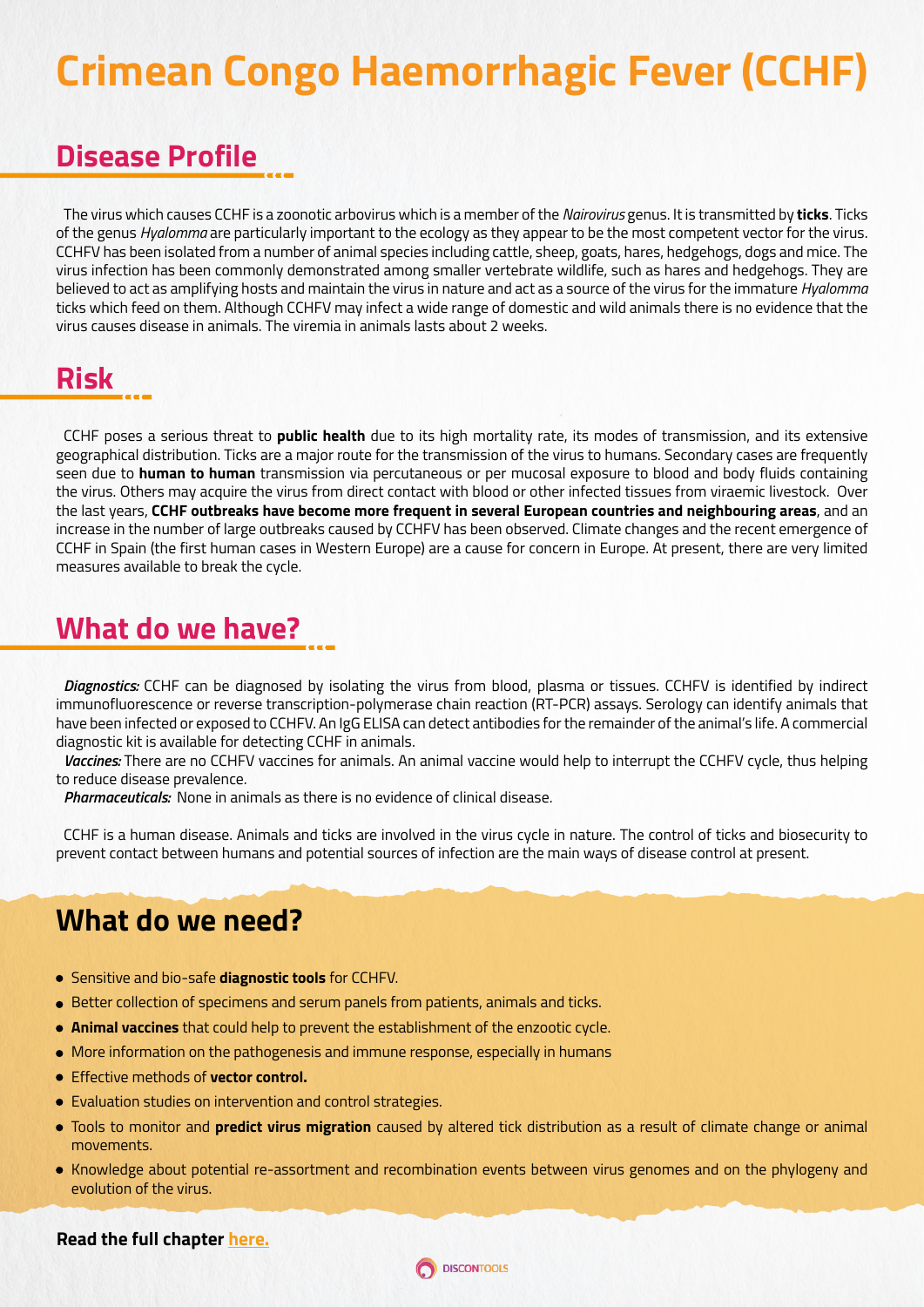## **Hepatitis E Virus (HEV)**

#### **Disease Profile**

HEV is the only member of the *Hepeviridae* family in the Orthohepevirus genus. It is a highly variable virus and there are at least 4 known major mammalian genotypes.

Primary transmission of the virus is through water and food particularly when faecally contaminated. In animals, infection is asymptomatic. Infection in humans can vary from asymptomatic or mild disease with fever and nausea to acute hepatitis with symptoms indistinguishable from other types of acute viral hepatitis. It is mostly a self-limiting disease with mortality rates of 0.5% - 4% in infected individuals and (in the case of genotype 1) up to 20% in pregnant women;

#### **Risk**

HEV is a very stable virus. There are an increasing number of notified cases in humans. HEV is the most important cause of clinical hepatitis in adults throughout Asia and in some European countries. The number of symptomatic infections is estimated to be 1 per 300,000 per year in developed countries. **An increase of HEV prevalence in domestic pigs in developed countries is reported, resulting in an increasing public health threat.**

High risk populations include veterinarians, slaughterhouse personnel, travellers to hyperendemic area and people who consume raw and undercooked meats. People with underlying liver disease, immunosuppression and pregnant women are at risk of severe disease.

There is a **high potential for transboundary spread** of the disease through the transport of pigs and pig products and byproducts.

#### **What do we have?**

*Diagnostics:* Commercial kits (EIA, ELISA or rapid tests) are available for use in humans. However, there is no HEV kit approved by the USD FDA yet for distribution in the United States. Several real-time RT-PCR kits are available but there is a need for validation of commercially licensed kits. Commercial diagnostic kits for use in pigs are available but may be needed in other animal species also.

*Vaccines:* At least two good vaccine candidates have been developed for humans. No vaccine is available for use in animals but a vaccine for pigs could reduce concerns over food safety and zoonotic infection.

*Pharmaceuticals:* Antiviral therapy is cost-prohibitive for use in animals.

#### **What do we need?**

- Improved, harmonized and standardized HEV **diagnostics.**
- An efficient *in vitro* **cell culture** system for HEV to study infectivity, viability, survival and immunity and for development of vaccines and antivirals.
- Commercially available **HEV vaccines** in all HEV endemic regions for the control of infection in human or animal populations.
- Until now a licensed vaccine is available in China only.
- Further development of HEV vaccines and vaccine efficacy studies are required.
- Improved **surveillance** for HEV in humans, animals and animal produce.
- **Knowledge about transmission** in humans and animals and about spread from pigs to humans.
- Knowledge on the role of animals other than pigs in zoonotic transmission to humans and the extent of foodborne transmission.
- Knowledge whether HEV infection in swine populations causes **economic losses** especially during co-infections with other swine agents (PCV-2, PRRSV) and whether there would be other benefits (beside reducing the risk of pork safety) in vaccinating commercially reared pigs.

#### **Read the full chapter [here.](https://www.discontools.eu/database/73-hepatitis-e-virus.html)**

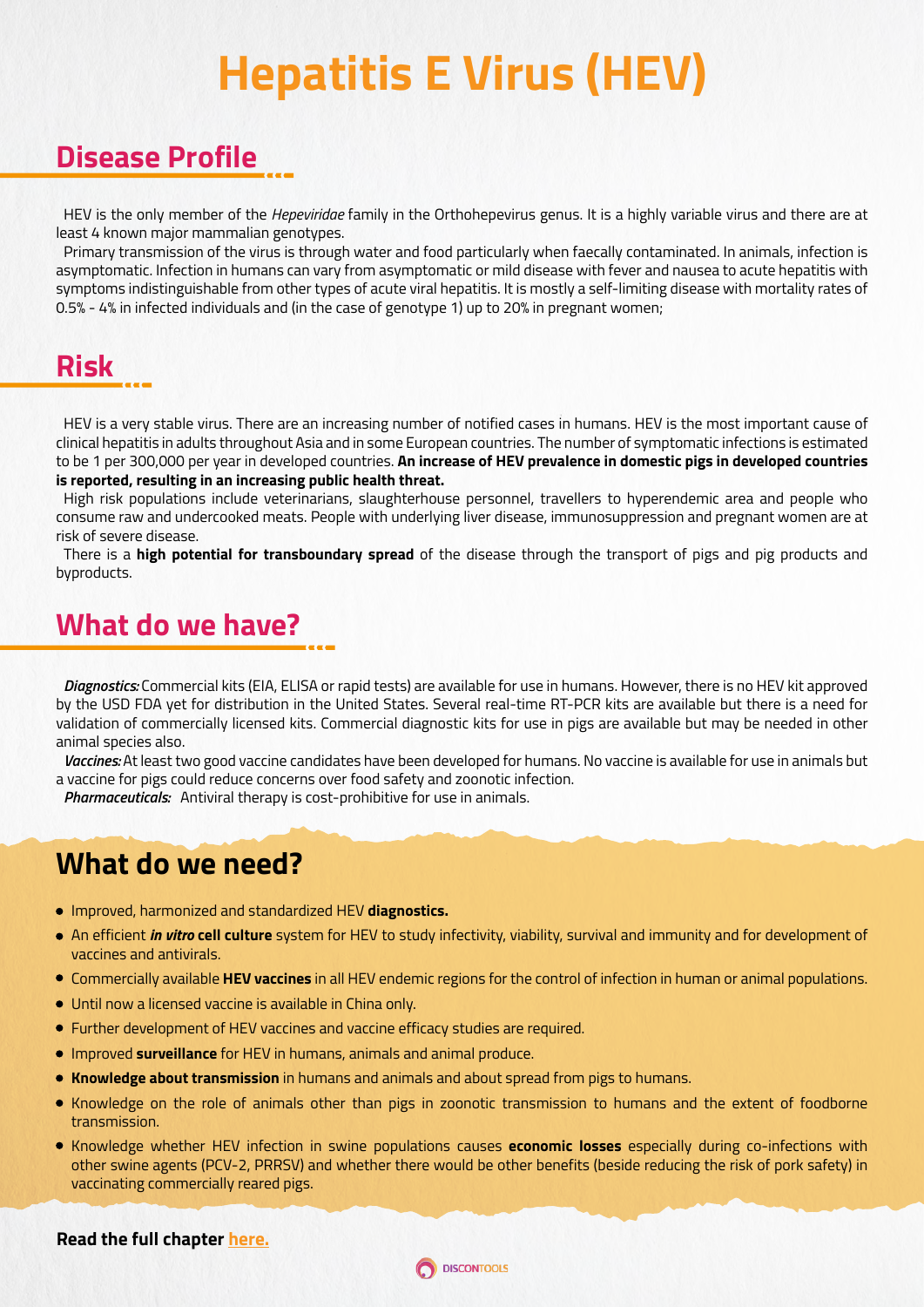## **Nipah Virus**

#### **Disease Profile**

Two members of the genus *Henipavirus* in the family Paramyxoviridae, Nipah virus (NiV) and Hendra virus (HeV) can infect and cause disease in number of mammalian species including humans, monkeys, pigs, horses, cats, dogs, ferrets, hamsters and guinea pigs. NiV infections of human and domestic animals have now been documented in Malaysia, Bangladesh and northern India with case fatality rates reaching almost 90% in some outbreaks. To date (2017) close to 600 human cases of NiV disease in humans have been reported. **Person-to-person** transmission has been documented. **Fruit bats** (flying foxes) in the genus Pteropus are the natural hosts for NiV and HeV. NiV infection of pigs is characterised by fever with respiratory involvement and nervous signs have been frequently reported. Low mortality rates are generally reported and asymptomatic infections appear to be common. **Pigs** are known to shed virus in respiratory secretions and saliva. Natural infection of dogs with NiV causes a distemper-like syndrome with high mortality rates. Field infections have also been reported in cats and horses, with fatalities observed in both species.

### **Risk**

This is a **re-emerging zoonosis with a high case fatality rate in humans.** The zoonosis appears to be limited to certain countries in Asia with fruit bat populations. The direct impact on farms and the pig industry may be significant as the first intervention will very likely be culling. In Malaysia, over one million pigs were culled to stop spread of the disease in the original outbreak. Mass culling and carcass disposal can represent a major logistical problem due to the dangerous zoonotic nature of the agent. There is a high disruption to pig meat production and trade in affected areas. The ease with which NiV can be grown, its highly pathogenic nature and its broad host range making it a potential agent for bioterrorism.

#### **What do we have?**

*Diagnostics:* Diagnosis of NiV infection is by virus isolation, detection of viral RNA or demonstration of viral antigen in tissue collected at necropsy. The complete genome of NiV has been sequenced and PCR-based methods have been used to detect virus and are being validated in a number of laboratories.The availability of safe laboratory diagnostic tests is limited and is non–existent in low biosafety conditions.

*Vaccines:* There are **no vaccines** currently available for NiV although promising results were reported from experiments in swine, cats, and hamsters.

*Pharmaceuticals:* No specific treatment is available for veterinary purposes and, if available, the use of therapeutics would be problematic given biosecurity concerns regarding exposed animals.

#### **What do we need?**

- **In-depth knowledge** concerning many aspects of the distribution, epidemiology, pathogenesis and control of NiV.
	- Research towards the immunology, ecology, maintenance and transmission of NiV in bat populations.
	- o Knowledge about routes of infection, susceptibility, infectious doses and intra- and inter-species transmission of NiV in all known susceptible species (pigs, dogs, cats, goats, cattle, horses).
- **Diagnostic tests suitable for low containment laboratories.**

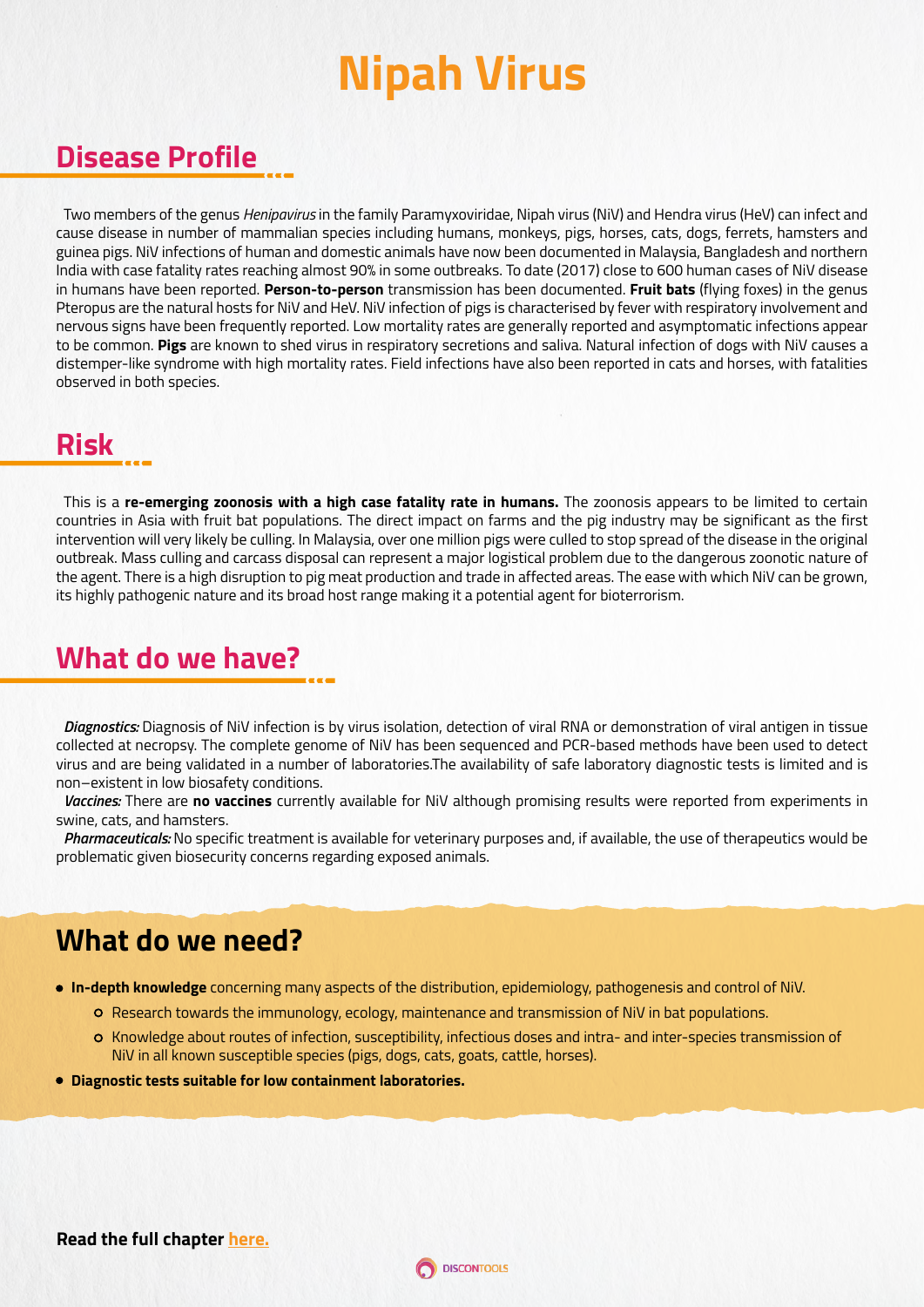### **Orthopox viruses**

#### **Disease Profile**

There are multiple zoonotic pathogens within the genus Orthopoxvirus (OPXV) which includes three virus species of significant consequence to human and animal health. These are vaccinia virus/buffalopox virus (VV/BPXV), cowpox virus (CPXV), and monkeypox virus (MPXV). VV/BPXVs causes **scabby lesions and ulcers** affecting bovids, sylvan and peridomestic rodents and humans. CPXV occurs naturally in sylvan rodents and causes pustular rash and fever in cattle, humans, domestic felines, zoo animals and rodents. MPXV is a smallpox-like illness with disseminated **pustular rash** and fever in primates and rodents.

### **Risk**

Risks for outbreaks of VV/BPXV are greatest where traditional, non-mechanised dairy production occurs. The spread of VV/ BPXV may have a devastating impact on rural, artisanal dairies where production depends on a small number of cows or buffaloes. The experience in the United States with zoonotic transmission of MPXV, which entered the country via imported exotic animals, underscores the importance of being prepared to manage a potentially catastrophic situation.

Recent human Orthopoxvirus infections in Europe have occurred in pet owners, zoo workers and veterinarians. Infections with VV/BPXVs or CPXV can be life-threatening in immune-compromised subjects. Human infection with Congo Basin variants of MPXV are fatal up to 15% some of the time.

#### **What do we have?**

*Diagnostics:* At present there are no robust or commercial antibody tests in use for poxviruses and this can lead to misdiagnosis with other pathogens causing vesicular disease in ruminants. Several laboratories in the EU including national public health (and defence) laboratories in the UK, Germany, Spain, France and Italy have the capacity to perform nucleic acid based testing for the presence of orthopoxvirus signatures in clinical specimens.

*Vaccines:* Vaccines for prevention of OPXV infection in animals are currently **unavailable** and none are currently thought to be under development.

*Pharmaceuticals:* There are no approved veterinary treatments for poxvirus-related infections but anti-virals have been tested successfully in the laboratory.

#### **What do we need?**

- A better understanding of the **identity and distribution of reservoirs** for OPXV associated zoonotic agents. This needs to include identification of i) virus reservoirs (particularly rodent), ii) range of permissive hosts/transmitting hosts, iii) sylvatic transmission cycles and principal opportunities/risks for spill over.
- **Burden assessments** of OPXV diseases in Europe and worldwide.
- **Vaccines** against OPXV-associated zoonoses that provide durable cross-protection against infection with multiple species and that pose little to no risk of transmission between humans.
- Antigen or nucleic acid-based rapid detection assays.
- **Leveraging bio-terror preparedness activities to combat OPXV:**
	- Training clinicians who can identify suspected cases of OPXVs-associated illnesses in humans and animals;
	- o Build diagnostic testing capacity to rapidly identify a poxvirus-associated aetiology and to identify the species of virus involved;
	- o Build capacity for appropriate sanitary measures, which may include quarantine and vaccination;
	- Make therapeutic treatments available for persons experiencing severe illness due to infection with any one of these agents.

**Read the full chapter [here.](https://www.discontools.eu/database/85-orthopox.html)**